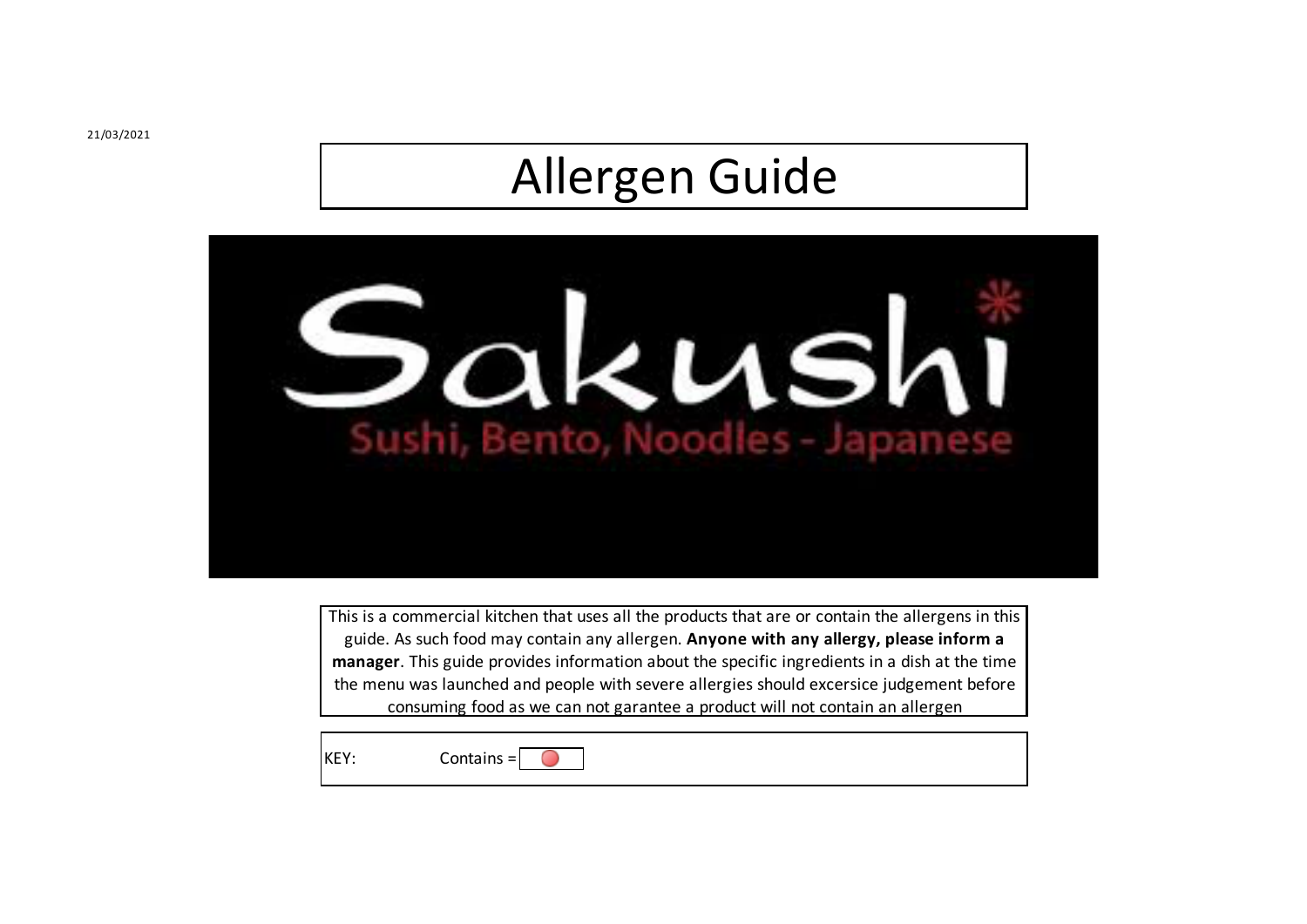| <b>Tapas</b>           | କ୍ଷ           |                    | bor         | E Les       | ORR            |                 | <b>Milk</b> |             | 美人                    | MUSTARD        |                        | <b>Check</b>                |       |                 |
|------------------------|---------------|--------------------|-------------|-------------|----------------|-----------------|-------------|-------------|-----------------------|----------------|------------------------|-----------------------------|-------|-----------------|
| <b>Dish Name</b>       | <b>Gluten</b> | <b>Crustaceans</b> | <b>Eggs</b> | <b>Fish</b> | <b>Peanuts</b> | <b>Soybeans</b> | <b>Milk</b> | <b>Nuts</b> | Celery &<br>Celeri'ac | <b>Mustard</b> | <b>Sesame</b><br>seeds | <b>Sulphur</b><br>Dioxide & | Lupin | <b>Molluscs</b> |
| Chicken & Veg Gyoza    |               |                    |             |             |                |                 |             |             |                       |                | $\left( \quad \right)$ |                             |       |                 |
| Chicken Karage         |               |                    |             |             |                |                 |             |             |                       |                |                        |                             |       |                 |
| Chicken Katsu Bun      |               |                    |             |             |                |                 |             |             |                       |                |                        |                             |       |                 |
| Chili Beef             |               |                    |             |             |                |                 |             |             |                       |                |                        |                             |       |                 |
| Duck Gyoza             |               |                    |             |             |                |                 |             |             |                       |                | œ                      |                             |       |                 |
| Hoi Sin Duck Bun       |               |                    |             |             |                |                 |             |             |                       |                |                        |                             |       |                 |
| Kabayaki Jackfruit Bun |               |                    |             |             |                |                 |             |             |                       |                |                        |                             |       |                 |
| Katsu King Prawn       |               |                    |             |             |                |                 |             |             |                       |                |                        |                             |       |                 |
| Mixed Croquette        |               |                    |             |             |                |                 |             |             |                       |                | œ                      |                             |       |                 |
| Peppered Squid         |               |                    |             |             |                |                 |             |             |                       |                |                        |                             |       |                 |
| Rice                   |               |                    |             |             |                |                 |             |             |                       |                | m                      |                             |       |                 |
| Soba                   |               |                    |             |             |                |                 |             |             |                       |                |                        |                             |       |                 |
| <b>Spring Rolls</b>    |               |                    |             |             |                |                 |             |             |                       |                | m                      |                             |       |                 |
| Takoyaki               |               |                    |             | $\sim$      |                |                 |             |             |                       |                |                        |                             |       |                 |
| Udon                   |               |                    |             |             |                |                 |             |             |                       |                | œ                      |                             |       |                 |
| Vegetable Gyoza        |               |                    |             |             |                |                 |             |             |                       |                |                        |                             |       |                 |
| Yakitori Skewers       |               |                    |             |             |                |                 |             |             |                       |                |                        |                             |       |                 |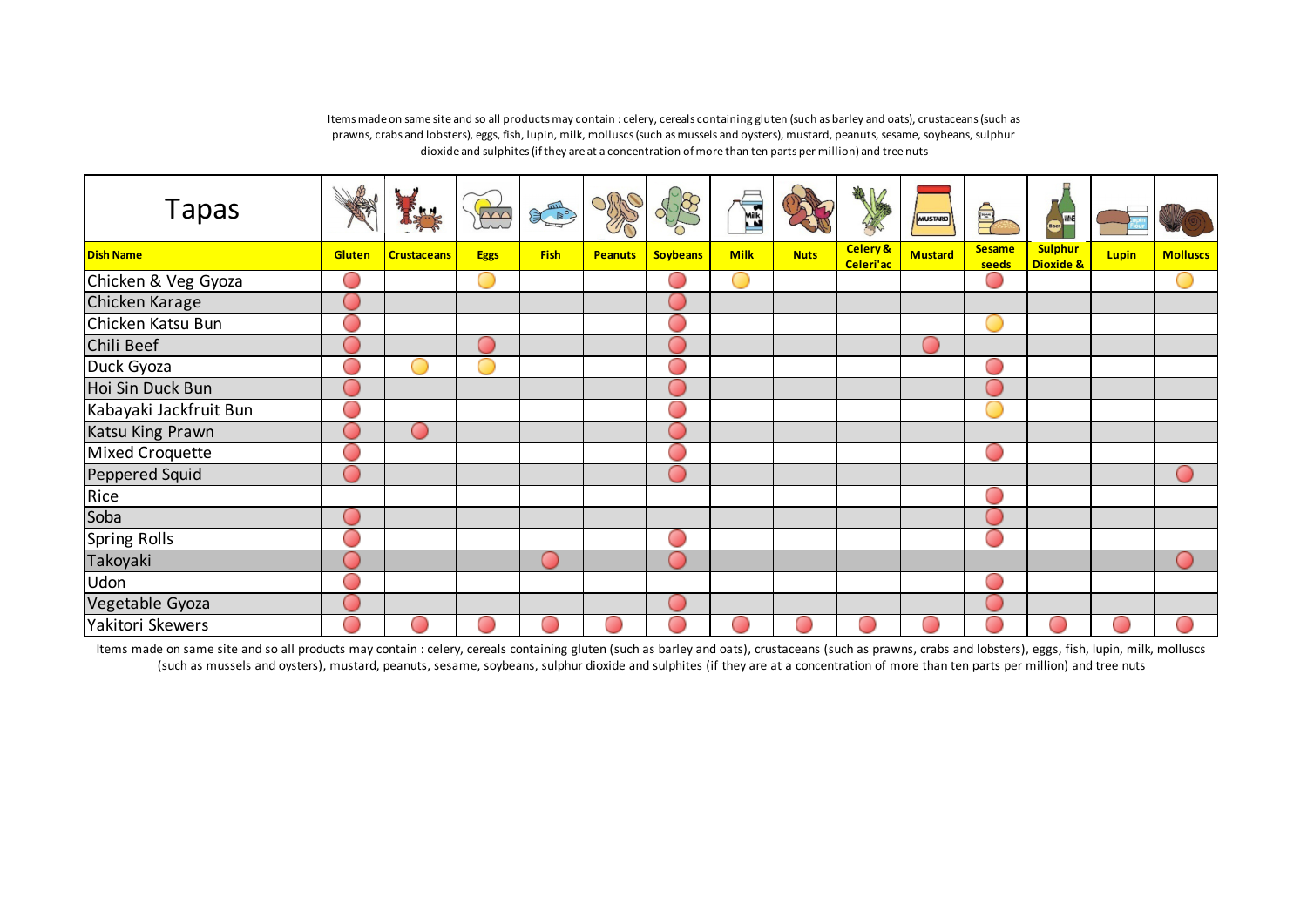| Tempura                   | \$<br>NEW     | <b>KH</b>          | un          | $\overline{u}$<br>$\begin{picture}(130,10) \put(0,0){\line(1,0){10}} \put(15,0){\line(1,0){10}} \put(15,0){\line(1,0){10}} \put(15,0){\line(1,0){10}} \put(15,0){\line(1,0){10}} \put(15,0){\line(1,0){10}} \put(15,0){\line(1,0){10}} \put(15,0){\line(1,0){10}} \put(15,0){\line(1,0){10}} \put(15,0){\line(1,0){10}} \put(15,0){\line(1,0){10}} \put(15,0){\line($ | $\cup$ )):<br>TO | $\partial_{\Omega}$<br>$\vee$ | $=$<br>Milk |             | 地区<br>A               | MUSTARD        | 鱼                      | Beer WV                     |              |                 |
|---------------------------|---------------|--------------------|-------------|-----------------------------------------------------------------------------------------------------------------------------------------------------------------------------------------------------------------------------------------------------------------------------------------------------------------------------------------------------------------------|------------------|-------------------------------|-------------|-------------|-----------------------|----------------|------------------------|-----------------------------|--------------|-----------------|
| <b>Dish Name</b>          | <b>Gluten</b> | <b>Crustaceans</b> | <b>Eggs</b> | <b>Fish</b>                                                                                                                                                                                                                                                                                                                                                           | <b>Peanuts</b>   | <b>Soybeans</b>               | <b>Milk</b> | <b>Nuts</b> | Celery &<br>Celeri'ac | <b>Mustard</b> | <b>Sesame</b><br>seeds | <b>Sulphur</b><br>Dioxide & | <b>Lupin</b> | <b>Molluscs</b> |
| Aubergine                 |               |                    |             |                                                                                                                                                                                                                                                                                                                                                                       |                  |                               |             |             |                       |                |                        |                             |              |                 |
| Prawn                     |               |                    |             |                                                                                                                                                                                                                                                                                                                                                                       |                  |                               |             |             |                       |                |                        |                             |              |                 |
| Squid                     |               |                    |             |                                                                                                                                                                                                                                                                                                                                                                       |                  |                               |             |             |                       |                |                        |                             |              |                 |
| <b>Sweet Potato Fries</b> |               |                    |             |                                                                                                                                                                                                                                                                                                                                                                       |                  |                               |             |             |                       |                |                        |                             |              |                 |

| <b>Noodles</b>              | Wellen        | LA                 |             | 日日          |                |                 | $\equiv$<br>Mill |             | 美人                               | MUSTARD        | 阜                      | <b>Bock</b>                 |              |                 |
|-----------------------------|---------------|--------------------|-------------|-------------|----------------|-----------------|------------------|-------------|----------------------------------|----------------|------------------------|-----------------------------|--------------|-----------------|
| <b>Dish Name</b>            | <b>Gluten</b> | <b>Crustaceans</b> | <b>Eggs</b> | <b>Fish</b> | <b>Peanuts</b> | <b>Soybeans</b> | <b>Milk</b>      | <b>Nuts</b> | <b>Celery &amp;</b><br>Celeri'ac | <b>Mustard</b> | <b>Sesame</b><br>seeds | <b>Sulphur</b><br>Dioxide & | <b>Lupin</b> | <b>Molluscs</b> |
| Ramen - Cha-Shu Pork        |               |                    |             |             |                |                 |                  |             |                                  |                |                        |                             |              |                 |
| Ramen - Chicken Karage      |               |                    |             |             |                |                 |                  |             |                                  |                |                        |                             |              |                 |
| Ramen - King Prawn          |               |                    |             |             |                |                 |                  |             |                                  |                |                        |                             |              |                 |
| Ramen - Kinoko              |               |                    |             |             |                |                 |                  |             |                                  |                |                        |                             |              |                 |
| Yaki Noodles - Cha-Shu Pork |               |                    |             |             |                |                 |                  |             |                                  |                |                        |                             |              |                 |
| Yaki Noodles - Chicken      |               |                    |             |             |                |                 |                  |             |                                  |                |                        |                             |              |                 |
| Yaki Noodles - King Prawn   |               |                    |             |             |                |                 |                  |             |                                  |                |                        |                             |              |                 |
| Yaki Noodles - Yasai        |               |                    |             |             |                |                 |                  |             |                                  |                |                        |                             |              |                 |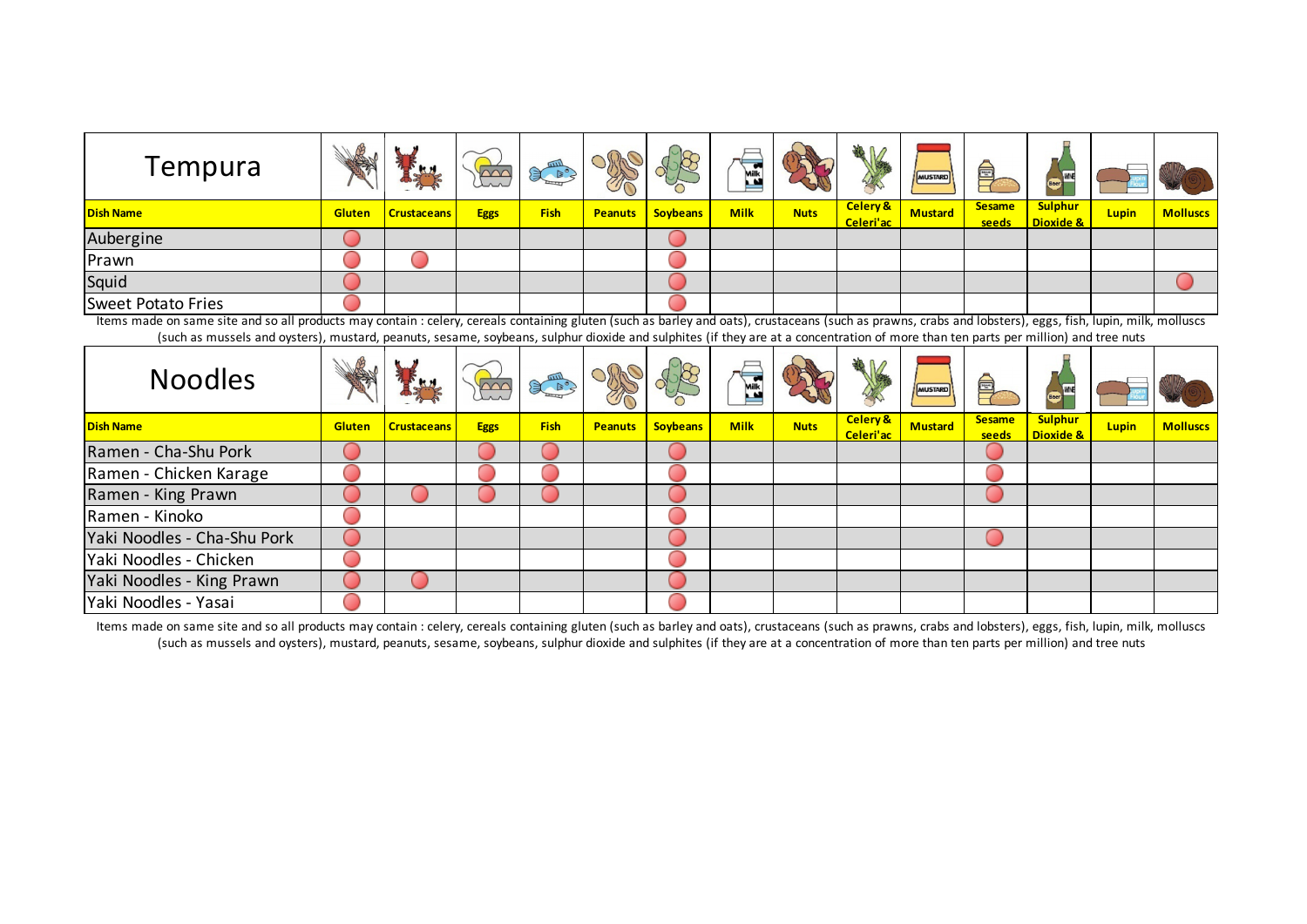| <b>Rice</b>                   |        |                    |             |             |                |                 | Milk        |             | 地区                    | MUSTARD        |                        | Boer MIVE                              |              |                 |
|-------------------------------|--------|--------------------|-------------|-------------|----------------|-----------------|-------------|-------------|-----------------------|----------------|------------------------|----------------------------------------|--------------|-----------------|
| <b>Dish Name</b>              | Gluten | <b>Crustaceans</b> | <b>Eggs</b> | <b>Fish</b> | <b>Peanuts</b> | <b>Soybeans</b> | <b>Milk</b> | <b>Nuts</b> | Celery &<br>Celeri'ac | <b>Mustard</b> | <b>Sesame</b><br>seeds | <b>Sulphur</b><br><b>Dioxide &amp;</b> | <b>Lupin</b> | <b>Molluscs</b> |
| Chahan - Sakushi              |        |                    |             |             |                |                 |             |             |                       |                |                        |                                        |              |                 |
| Chahan - Veggie               |        |                    |             |             |                |                 |             |             |                       |                |                        |                                        |              |                 |
| Don Buri - Chilli Beef        |        |                    |             |             |                |                 |             |             |                       |                |                        |                                        |              |                 |
| Don Buri - Duck               |        |                    |             |             |                |                 |             |             |                       |                |                        |                                        |              |                 |
| Don Buri - Jackfruit Kabayaki |        |                    |             |             |                |                 |             |             |                       |                |                        |                                        |              |                 |
| Don Buri - Unagi Kabayaki     |        |                    |             |             |                |                 |             |             |                       |                |                        |                                        |              |                 |
| Kare - Chicken Katsu          |        |                    |             |             |                |                 |             |             |                       |                |                        |                                        |              |                 |
| Kare - Pumpkin Katsu          |        |                    |             |             |                |                 |             |             |                       |                |                        |                                        |              |                 |
| Kare - Sweet Potato Croquette |        |                    |             |             |                |                 |             |             |                       |                |                        |                                        |              |                 |
| Poke Bowl - Midori            |        |                    |             |             |                |                 |             |             |                       |                |                        |                                        |              |                 |
| Poke Bowl - Osaka             |        |                    |             |             |                |                 |             |             |                       |                |                        |                                        |              |                 |
| Teriyaki Don Buri - Chicken   |        |                    |             |             |                |                 |             |             |                       |                |                        |                                        |              |                 |
| Teriyaki Don Buri - Salmon    |        |                    |             |             |                |                 |             |             |                       |                |                        |                                        |              |                 |

| Maki             | 医             | "Kd                | In          | <b>TILL</b><br>$\begin{picture}(120,15) \put(0,0){\line(1,0){155}} \put(15,0){\line(1,0){155}} \put(15,0){\line(1,0){155}} \put(15,0){\line(1,0){155}} \put(15,0){\line(1,0){155}} \put(15,0){\line(1,0){155}} \put(15,0){\line(1,0){155}} \put(15,0){\line(1,0){155}} \put(15,0){\line(1,0){155}} \put(15,0){\line(1,0){155}} \put(15,0){\line(1,0){155}}$ | $\cup$ ))(4<br>深 |                 | $\Box$<br><b>Milk</b> |             | 地区                              | MUSTARD        | $\qquad \qquad \blacksquare$ | $\overline{100}$                       |              |                 |
|------------------|---------------|--------------------|-------------|-------------------------------------------------------------------------------------------------------------------------------------------------------------------------------------------------------------------------------------------------------------------------------------------------------------------------------------------------------------|------------------|-----------------|-----------------------|-------------|---------------------------------|----------------|------------------------------|----------------------------------------|--------------|-----------------|
| <b>Dish Name</b> | <b>Gluten</b> | <b>Crustaceans</b> | <b>Eggs</b> | <b>Fish</b>                                                                                                                                                                                                                                                                                                                                                 | <b>Peanuts</b>   | <b>Soybeans</b> | <b>Milk</b>           | <b>Nuts</b> | <b>Celery &amp;</b><br>Celeriac | <b>Mustard</b> | <b>Sesame</b><br>seeds       | <b>Sulphur</b><br><b>Dioxide &amp;</b> | <b>Lupin</b> | <b>Molluscs</b> |
| Maki - Avacado   |               |                    |             |                                                                                                                                                                                                                                                                                                                                                             |                  |                 |                       |             |                                 |                |                              |                                        |              |                 |
| Maki - Cucumber  |               |                    |             |                                                                                                                                                                                                                                                                                                                                                             |                  |                 |                       |             |                                 |                |                              |                                        |              |                 |
| Maki - Mixed     |               |                    |             |                                                                                                                                                                                                                                                                                                                                                             |                  |                 |                       |             |                                 |                |                              |                                        |              |                 |
| Maki - Prawn     |               |                    |             |                                                                                                                                                                                                                                                                                                                                                             |                  |                 |                       |             |                                 |                |                              |                                        |              |                 |
| Maki - Salmon    |               |                    |             |                                                                                                                                                                                                                                                                                                                                                             |                  |                 |                       |             |                                 |                |                              |                                        |              |                 |
| Maki - Tuna      |               |                    |             |                                                                                                                                                                                                                                                                                                                                                             |                  |                 |                       |             |                                 |                |                              |                                        |              |                 |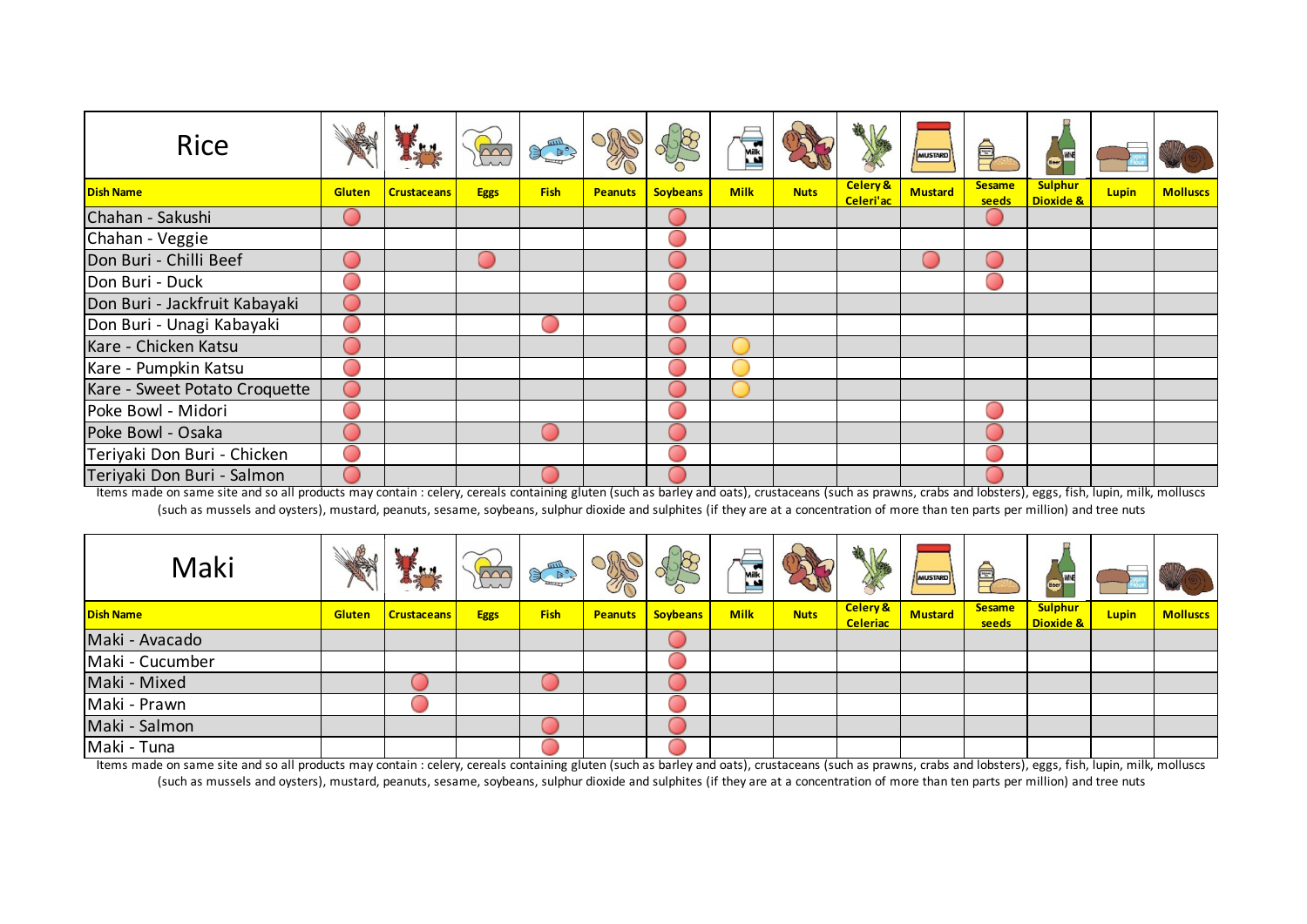| Nigiri, Gunkan &          |        |                    |             |             |                |                 |             |             | 美国                                     |                |                        |                                        |       |                 |
|---------------------------|--------|--------------------|-------------|-------------|----------------|-----------------|-------------|-------------|----------------------------------------|----------------|------------------------|----------------------------------------|-------|-----------------|
| Inari                     |        |                    | Fri         | COLOR CO    |                |                 | <b>Milk</b> |             |                                        | MUSTARD        | $\bigoplus$            | Beer WE                                |       |                 |
| <b>Dish Name</b>          | Gluten | <b>Crustaceans</b> | <b>Eggs</b> | <b>Fish</b> | <b>Peanuts</b> | <b>Soybeans</b> | <b>Milk</b> | <b>Nuts</b> | <b>Celery &amp;</b><br><b>Celeriac</b> | <b>Mustard</b> | <b>Sesame</b><br>seeds | <b>Sulphur</b><br><b>Dioxide &amp;</b> | Lupin | <b>Molluscs</b> |
| Gunkan - Kaiso            |        |                    |             |             |                |                 |             |             |                                        |                |                        |                                        |       |                 |
| Gunkan - Massago          |        |                    |             |             |                | ∩               |             |             |                                        |                | O                      |                                        |       |                 |
| Inari - Avocado Tempura   |        |                    |             |             |                |                 |             |             |                                        |                |                        |                                        |       |                 |
| Inari - Prawn Tempura     |        |                    |             |             |                |                 |             |             |                                        |                |                        |                                        |       |                 |
| Inari - Rice              |        |                    |             |             |                |                 |             |             |                                        |                |                        |                                        |       |                 |
| Inari - Salmon Tempura    |        |                    |             |             |                |                 |             |             |                                        |                |                        |                                        |       |                 |
| Nigiri - Mixed            |        |                    |             |             |                |                 |             |             |                                        |                |                        |                                        |       |                 |
| Nigiri - Squid            |        |                    |             |             |                |                 |             |             |                                        |                |                        |                                        |       |                 |
| Nigiri - Aubergine        |        |                    |             |             |                |                 |             |             |                                        |                |                        |                                        |       |                 |
| Nigiri - Eel              |        |                    |             |             |                |                 |             |             |                                        |                |                        |                                        |       |                 |
| Nigiri - Mushroom         |        |                    |             |             |                |                 |             |             |                                        |                |                        |                                        |       |                 |
| Nigiri - Prawn            |        |                    |             |             |                |                 |             |             |                                        |                |                        |                                        |       |                 |
| Nigiri - Salmon           |        |                    |             |             |                |                 |             |             |                                        |                |                        |                                        |       |                 |
| Nigiri - Seabass          |        |                    |             |             |                |                 |             |             |                                        |                |                        |                                        |       |                 |
| Nigiri - Steak            |        |                    |             |             |                |                 |             |             |                                        |                |                        |                                        |       |                 |
| Nigiri - Tomago           |        |                    | O           |             |                |                 |             |             |                                        |                |                        |                                        |       |                 |
| Nigiri - Tuna             |        |                    |             |             |                |                 |             |             |                                        |                |                        |                                        |       |                 |
| Omnigiri - Crab Mayo      |        |                    |             |             |                |                 |             |             |                                        |                | $\sim$                 |                                        |       |                 |
| Omnigiri - Shitake        |        |                    |             |             |                |                 |             |             |                                        |                |                        |                                        |       |                 |
| Onigiri - Jackfruit       |        |                    |             |             |                |                 |             |             |                                        |                |                        |                                        |       |                 |
| Onigiri - Salmon teriyaki |        |                    |             |             |                |                 |             |             |                                        |                |                        |                                        |       |                 |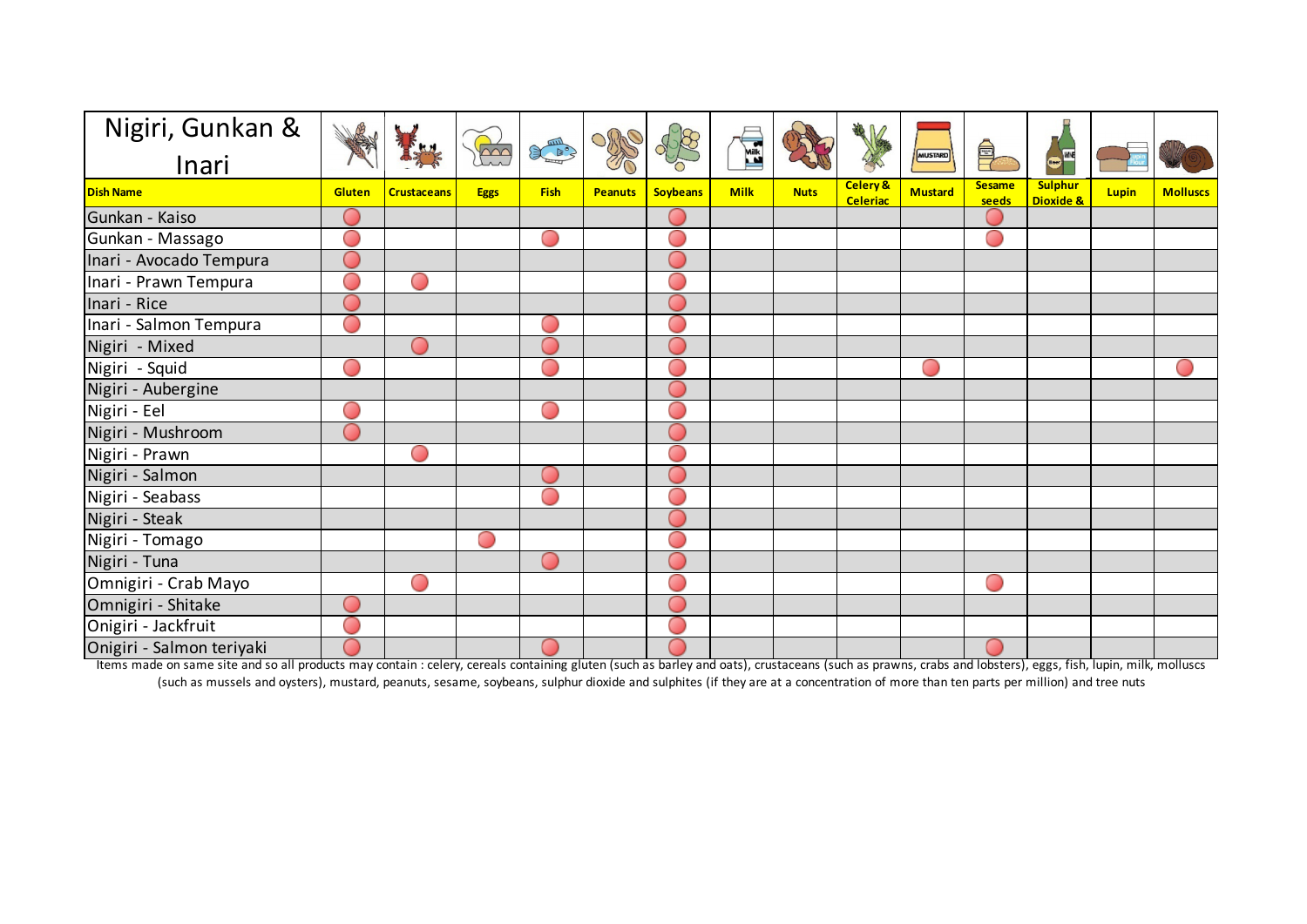| Uramaki                                                                                                                                                                                                    |        |                    |             |             |                |                 | Milk        |             |                                  | MUSTARD        | 阜                      | Beer                                   |              |                 |
|------------------------------------------------------------------------------------------------------------------------------------------------------------------------------------------------------------|--------|--------------------|-------------|-------------|----------------|-----------------|-------------|-------------|----------------------------------|----------------|------------------------|----------------------------------------|--------------|-----------------|
| <b>Dish Name</b>                                                                                                                                                                                           | Gluten | <b>Crustaceans</b> | <b>Eggs</b> | <b>Fish</b> | <b>Peanuts</b> | <b>Soybeans</b> | <b>Milk</b> | <b>Nuts</b> | <b>Celery &amp;</b><br>Celeri'ac | <b>Mustard</b> | <b>Sesame</b><br>seeds | <b>Sulphur</b><br><b>Dioxide &amp;</b> | <b>Lupin</b> | <b>Molluscs</b> |
| Ura Maki - California                                                                                                                                                                                      |        |                    |             |             |                |                 |             |             |                                  |                |                        |                                        |              |                 |
| Ura Maki - Chicken                                                                                                                                                                                         |        |                    |             |             |                |                 |             |             |                                  |                |                        |                                        |              |                 |
| Ura Maki - Crispy Salmon Skin                                                                                                                                                                              |        |                    |             |             |                |                 |             |             |                                  |                |                        |                                        |              |                 |
| Ura Maki - Duck Roll                                                                                                                                                                                       |        |                    |             |             |                |                 |             |             |                                  |                |                        |                                        |              |                 |
| Ura Maki - Dynamite Roll                                                                                                                                                                                   |        |                    |             |             |                |                 |             |             |                                  |                |                        |                                        |              |                 |
| Ura Maki - Midori                                                                                                                                                                                          |        |                    |             |             |                |                 |             |             |                                  |                |                        |                                        |              |                 |
| Ura Maki - Philadelphia                                                                                                                                                                                    |        |                    |             |             |                |                 |             |             |                                  |                |                        |                                        |              |                 |
| Ura Maki - Sakushi Roll                                                                                                                                                                                    |        |                    |             |             |                |                 |             |             |                                  |                |                        |                                        |              |                 |
| Ura Maki - Salmon & Avocado                                                                                                                                                                                |        |                    |             |             |                |                 |             |             |                                  |                |                        |                                        |              |                 |
| Ura Maki - Soft Chell Crab Roll                                                                                                                                                                            |        |                    |             |             |                |                 |             |             |                                  |                |                        |                                        |              |                 |
| Ura Maki - Spicy Tuna Roll                                                                                                                                                                                 |        |                    |             |             |                |                 |             |             |                                  |                |                        |                                        |              |                 |
| Items made on same site and so all products may contain : celery, cereals containing gluten (such as barley and oats), crustaceans (such as prawns, crabs and lobsters), eggs, fish, lupin, milk, molluscs |        |                    |             |             |                |                 |             |             |                                  |                |                        |                                        |              |                 |
| (such as mussels and oysters), mustard, peanuts, sesame, soybeans, sulphur dioxide and sulphites (if they are at a concentration of more than ten parts per million) and tree nuts                         |        |                    |             |             |                |                 |             |             |                                  |                |                        |                                        |              |                 |

| <b>Get Started</b>           | E             | <b>Kx</b>          |             | <b>ELECT</b> | X |                         | $\equiv$<br>$\boxed{\text{Milk}}$ |             | 美                                | MUSTARD        | $\bigoplus$            | $\frac{1}{\sqrt{1-\frac{1}{2}}\sqrt{1-\frac{1}{2}}\sqrt{1-\frac{1}{2}}\sqrt{1-\frac{1}{2}}\sqrt{1-\frac{1}{2}}\sqrt{1-\frac{1}{2}}\sqrt{1-\frac{1}{2}}\sqrt{1-\frac{1}{2}}\sqrt{1-\frac{1}{2}}\sqrt{1-\frac{1}{2}}\sqrt{1-\frac{1}{2}}\sqrt{1-\frac{1}{2}}\sqrt{1-\frac{1}{2}}\sqrt{1-\frac{1}{2}}\sqrt{1-\frac{1}{2}}\sqrt{1-\frac{1}{2}}\sqrt{1-\frac{1}{2}}\sqrt{1-\frac{1}{2}}\sqrt{1-\frac{1}{2}}\sqrt{1-\frac$ |              |                 |
|------------------------------|---------------|--------------------|-------------|--------------|---|-------------------------|-----------------------------------|-------------|----------------------------------|----------------|------------------------|----------------------------------------------------------------------------------------------------------------------------------------------------------------------------------------------------------------------------------------------------------------------------------------------------------------------------------------------------------------------------------------------------------------------|--------------|-----------------|
| <b>Dish Name</b>             | <b>Gluten</b> | <b>Crustaceans</b> | <b>Eggs</b> | <b>Fish</b>  |   | <b>Peanuts Soybeans</b> | <b>Milk</b>                       | <b>Nuts</b> | <b>Celery &amp;</b><br>Celeri'ac | <b>Mustard</b> | <b>Sesame</b><br>seeds | <b>Sulphur</b><br><b>Dioxide &amp;</b>                                                                                                                                                                                                                                                                                                                                                                               | <b>Lupin</b> | <b>Molluscs</b> |
| Salads - Kaiso               |               |                    |             |              |   |                         |                                   |             |                                  |                |                        |                                                                                                                                                                                                                                                                                                                                                                                                                      |              |                 |
| Get Started - Edamame Salted |               |                    |             |              |   |                         |                                   |             |                                  |                |                        |                                                                                                                                                                                                                                                                                                                                                                                                                      |              |                 |
| Get Started - Edamame Spicy  |               |                    |             |              |   |                         |                                   |             |                                  |                |                        |                                                                                                                                                                                                                                                                                                                                                                                                                      |              |                 |
| Get Started - Miso           |               |                    |             |              |   |                         |                                   |             |                                  |                |                        |                                                                                                                                                                                                                                                                                                                                                                                                                      |              |                 |
| Get Started - Kimchi         |               |                    |             |              |   |                         |                                   |             |                                  |                |                        |                                                                                                                                                                                                                                                                                                                                                                                                                      |              |                 |
|                              |               |                    |             |              |   |                         |                                   |             |                                  |                |                        |                                                                                                                                                                                                                                                                                                                                                                                                                      |              |                 |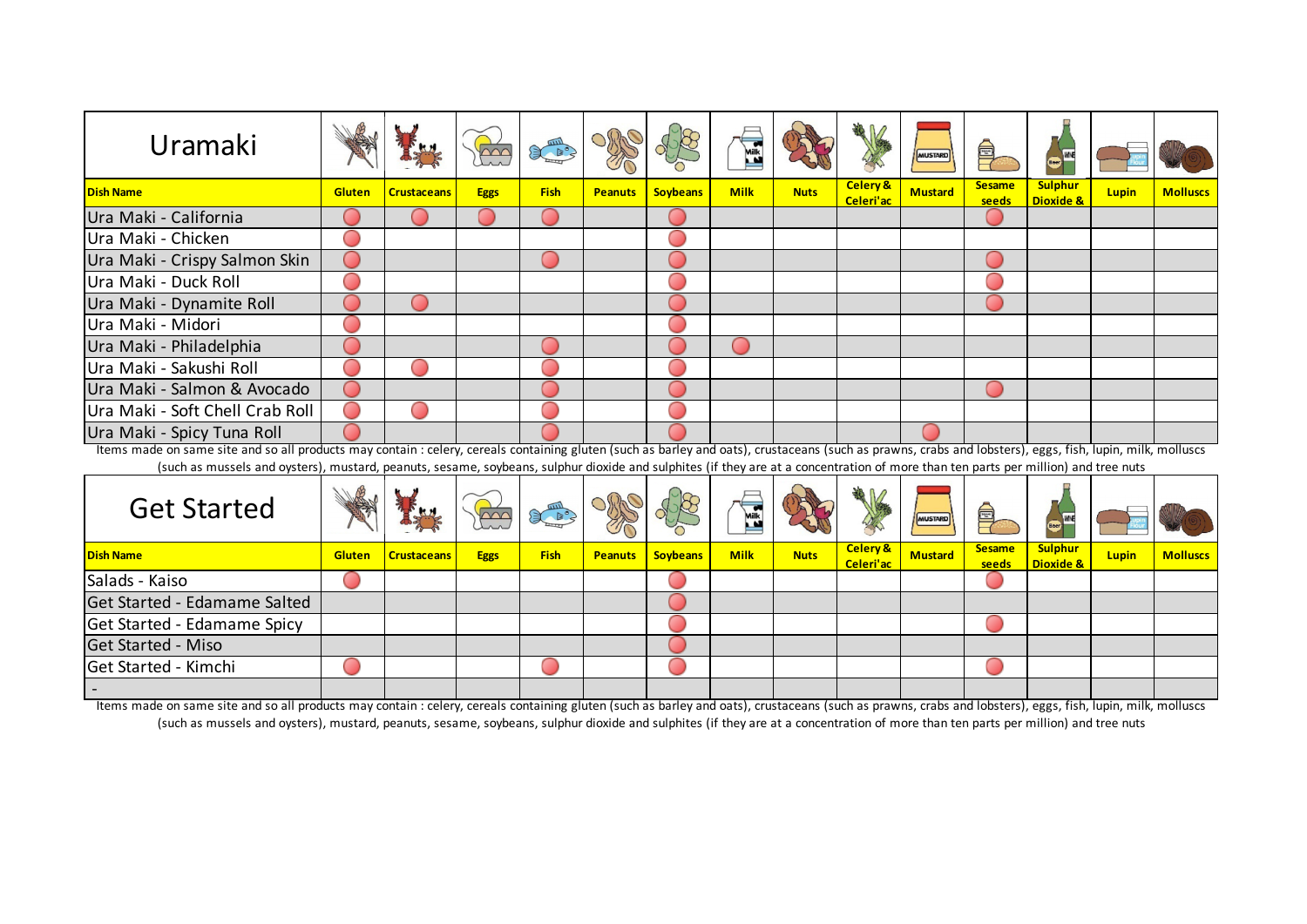| <b>Sushi Platters</b>   | MAN           | L                  |             | $\left( \frac{1}{2} \right)$ |                |                 | $=$<br>Milk |             | 地区                    | <b>MUSTARD</b> | ê,                     | $-101$<br>Beer                         |              |                 |
|-------------------------|---------------|--------------------|-------------|------------------------------|----------------|-----------------|-------------|-------------|-----------------------|----------------|------------------------|----------------------------------------|--------------|-----------------|
| <b>Dish Name</b>        | <b>Gluten</b> | <b>Crustaceans</b> | <b>Eggs</b> | <b>Fish</b>                  | <b>Peanuts</b> | <b>Soybeans</b> | <b>Milk</b> | <b>Nuts</b> | Celery &<br>Celeri'ac | <b>Mustard</b> | <b>Sesame</b><br>seeds | <b>Sulphur</b><br><b>Dioxide &amp;</b> | <b>Lupin</b> | <b>Molluscs</b> |
| <b>Bamboo Selection</b> |               |                    |             |                              |                |                 |             |             |                       |                |                        |                                        |              |                 |
| Shobu Selection         |               |                    |             |                              |                |                 |             |             |                       |                |                        |                                        |              |                 |
| <b>Bonsai Selection</b> |               |                    |             |                              |                |                 |             |             |                       |                |                        |                                        |              |                 |
| <b>Mono Selection</b>   |               |                    |             |                              |                |                 |             |             |                       |                |                        |                                        |              |                 |
| Mixed Roll Box          |               |                    |             |                              |                |                 |             |             |                       |                |                        |                                        |              |                 |
| Salmon Mix Box          |               |                    |             |                              |                |                 |             |             |                       |                |                        |                                        |              |                 |

| Sashimi          | A             | Let                |             | <b>LITE</b><br>$\text{R}^d$ | 介              | $\mathcal{B}$<br>$\leq$ | $=$<br>Milk |             | X<br>1                  | MUSTARD        | ê,                     | Beer H                      |              |                 |
|------------------|---------------|--------------------|-------------|-----------------------------|----------------|-------------------------|-------------|-------------|-------------------------|----------------|------------------------|-----------------------------|--------------|-----------------|
| <b>Dish Name</b> | <b>Gluten</b> | <b>Crustaceans</b> | <b>Eggs</b> | <b>Fish</b>                 | <b>Peanuts</b> | <b>Soybeans</b>         | <b>Milk</b> | <b>Nuts</b> | Celery &  <br>Celeri'ac | <b>Mustard</b> | <b>Sesame</b><br>seeds | <b>Sulphur</b><br>Dioxide & | <b>Lupin</b> | <b>Molluscs</b> |
| Salmon           |               |                    |             |                             |                |                         |             |             |                         |                |                        |                             |              |                 |
| Tuna Tetaki      |               |                    |             |                             |                |                         |             |             |                         |                |                        |                             |              |                 |
| Tuna             |               |                    |             |                             |                |                         |             |             |                         |                |                        |                             |              |                 |
| Mixed            |               |                    |             |                             |                |                         |             |             |                         |                |                        |                             |              |                 |
| Seabass          |               |                    |             |                             |                |                         |             |             |                         |                |                        |                             |              |                 |